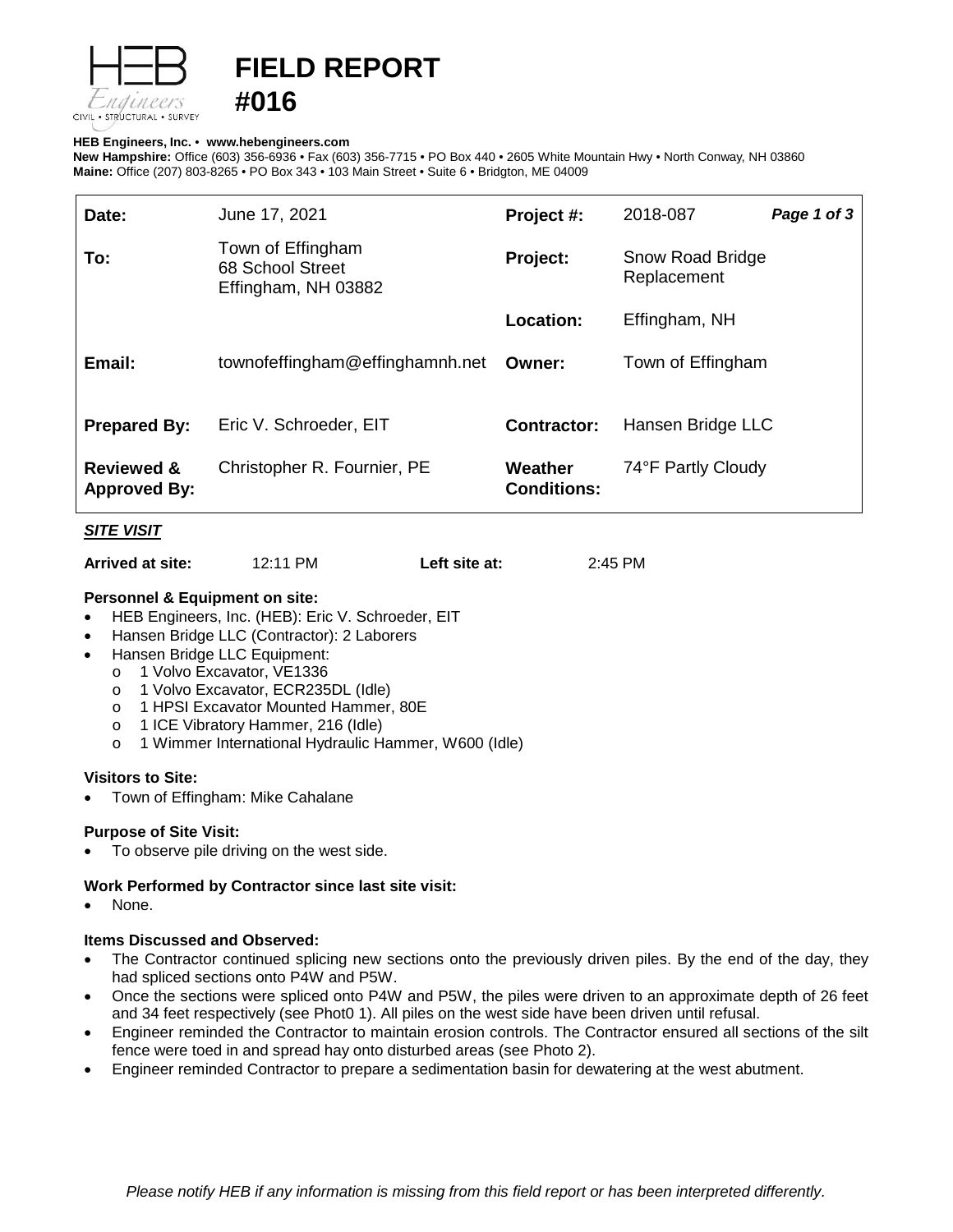*Town of Effingham June 17, 2021 Snow Road Bridge #165/112 over South River, Effingham, NH Page 2 of 3 Field Report #016 HEB Project #2018-087*

## **Work Scheduled:**

• Monday, June 18, 2021 – Begin driving sheet piles on west side.

#### **Outstanding Construction Issues:**

• The Contractor needs to provide revised GM2 design information regarding pile cap dimensions (FR #011, 06- 10-21).

# **Next Observation:**

• Monday, June 21, 2021.

#### **Photos:**

• Taken by EVS on Thursday, June 17, 2021.



Photo 1: P5W driven to approximately 34 feet and hay spread on disturbed areas.